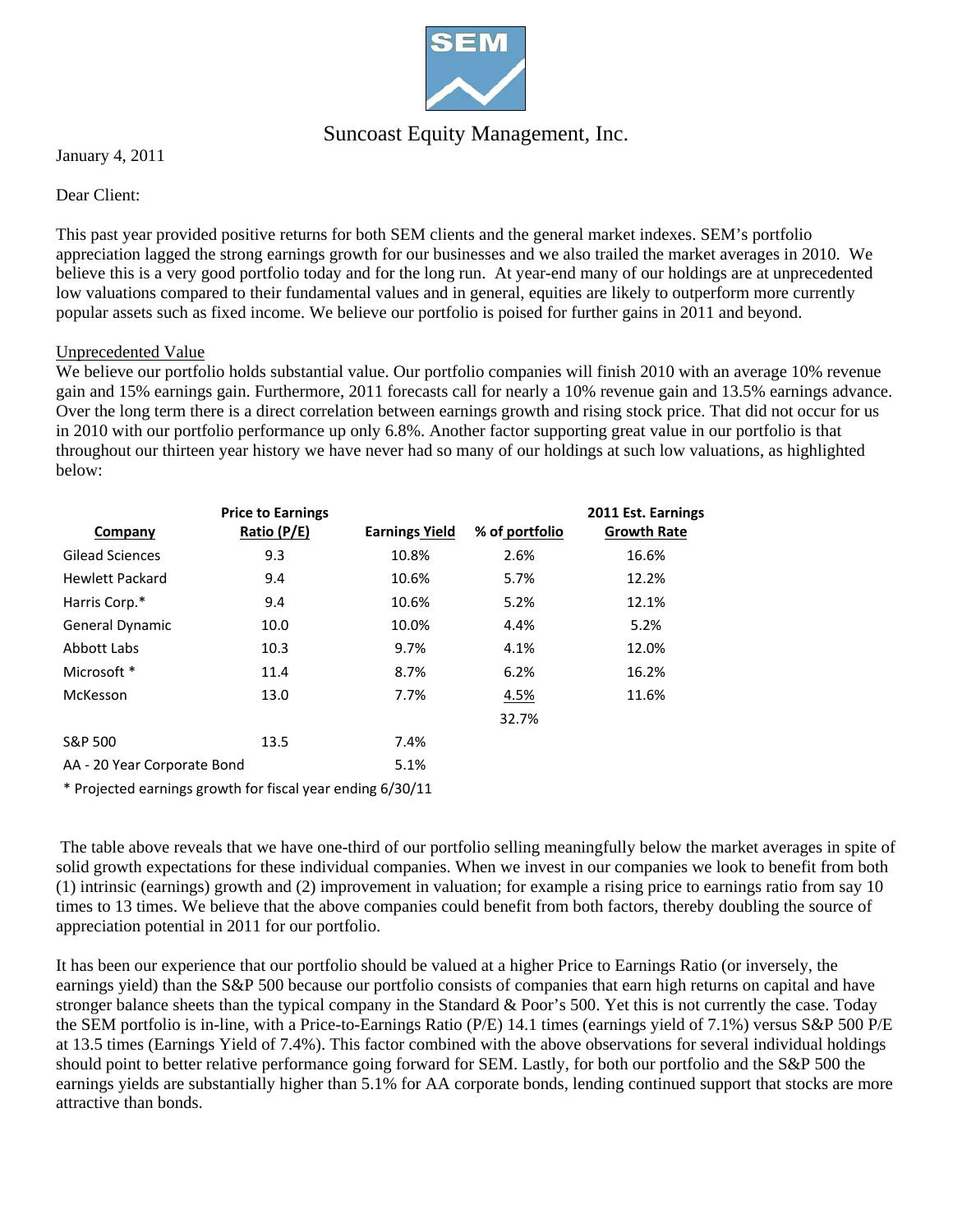### Portfolio Review and Developments

Our companies continue to deploy accumulated earnings in smart ways. From the table above and in our portfolio for over two years is **McKesson** (MCK). MCK, the U.S. industry leader in drug distribution with a 35% market share, agreed to buy privately held US Oncology for \$2.2 billion, which will expand its cancer services business and expand its footprint in the booming specialty distribution arena to 25% from 16%. The acquisition will not be a financial burden at all since MCK boasts net cash of \$775 million as of September  $30<sup>th</sup>$  and is generating approximately \$1.3 billion net free cash flow annually. **PepsiCo** (PEP) reached an agreement, still subject to government approval, to acquire Russian dairy and juice maker Wimm-Bill-Dann for \$3.8 billion. This will give PEP the largest and most developed food and beverage distribution networks and builds out its noncarbonated portfolio in that country. According to analyst reports, the valueadded dairy market in Russia has been growing at more than 20%.

We trimmed our PEP holding late in the quarter so we could make room for an increase in **Accenture** (ACN). ACN reported an excellent fiscal first quarter just before year end, with operating results above expectations and driven by strong demand for management consulting and technology consulting. ACN reported increasing strength in the Systems Integration (SI) business with new bookings at the highest level in nine quarters, and which is about 50% of the consulting business. ACN generates tremendous excess free cash flow that is supporting both business reinvestment and strong return of capital to shareholders through share buybacks and dividend payments.

The need to reduce our federal deficit has shined a negative light on the defense budget and the public companies that supply our safety. Two of our companies, **General Dynamics** (GD), with a backlog that represents nearly two years worth of sales, and **Harris** (HRS) will steer through the assault and prosper. Without digging too deep into the debate, defense spending, despite current activity, is about 4.9% of gross domestic product, down from 6.5% since World War II and 6.2% in the Reagan-era peak. Our ships, tanks, and air defense equipment are declining in numbers and are decades old so replacement is inevitable. Also, both GD and HRS are at the forefront of technology that often times are applied in commercial applications. Cyber security is a critical issue and complex corporate networks are often referred to as the "weak underbelly of the U.S." GD in the not too distant past helped TJX, parent company of T.J Maxx and Marshall's retail stores, identify how a breach occurred that led to the theft of millions of customer records. We believe these two holdings in our portfolio offer reasonable growth potential at very good value.

Contrary to popular (and the market's) belief, **Microsoft's** (MSFT) core business of Windows, Server Software and Office Software is doing very well. We had written about MSFT in our last letter but it is worthy again as the share price was mysteriously down 6.7% in 2010. For the quarter ended September  $30<sup>th</sup>$ , MSFT bookings grew 24%. For the first time in several years prices for personal computers are on the rise, increasing in six of the past eight months. Software and hardware companies, including **Hewlett-Packard (**HPQ), are focusing on premium machines and seeing profit margins expand. MSFT's next step is to execute a successful expansion to a more open architecture on the cloud (internet) which some believe is a bigger opportunity than its Windows and Office divisions currently. HPQ gained share in its high margin networking and server business last quarter but the focus has been on a recent CEO resignation. With the new CEO, Leo Apotheker (formerly with SAP), gaining acceptance and solid commercial business momentum, we should see the stock price close the gap toward its higher intrinsic value in 2011.

Our healthcare holdings continue to demonstrate solid growth yet weak price appreciation. **Becton Dickinson** (BDX) reported a robust earnings growth in the final quarter of its fiscal year ending September 30<sup>th</sup> and boosted its cash dividend by 11%, slightly trailing its amazing 15% compounded annual dividend payout rate over the past decade. Emerging market revenue at 19%, the highest among its peers, is growing 2-3 times the developed world rate.

In 2010 our companies leveraged their financial strength by taking advantage of record low interest rates by rolling over or issuing new debt. One recent example is **Colgate**'s 5 year debt issued at 1.5% and 10 year debt at 3.15%.